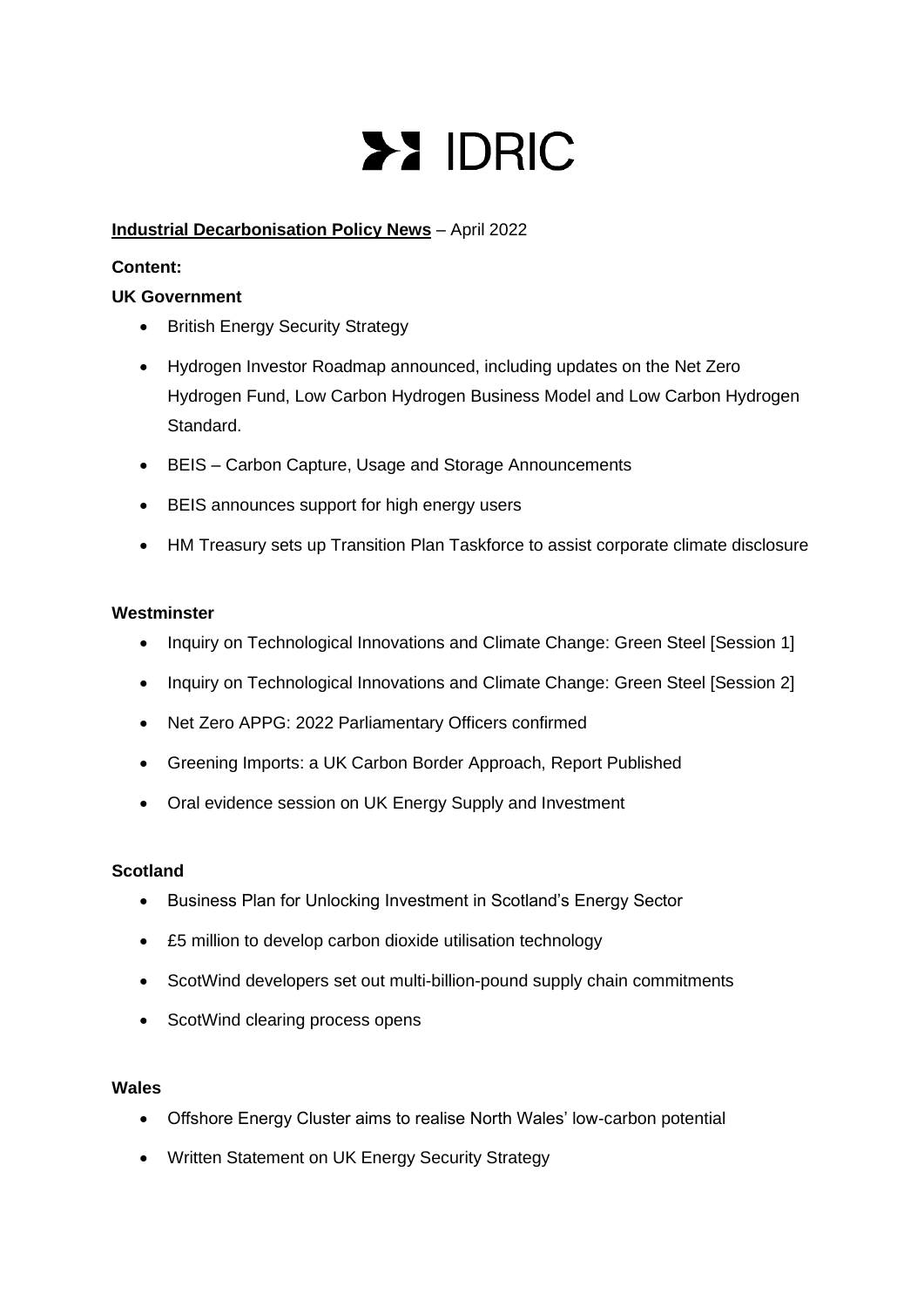#### **News**

- Climate Change Committee Response to UK Government's Energy Security Strategy
- Green Jobs Call powering £2 million new Green Energy Hubs project

## **Calls for Evidence and Consultations**

- Hydrogen Business Model and Net Zero Hydrogen Fund: market engagement on electrolytic allocation
- Environmental Audit (Commons) Committee inquiry: Accelerating the transition from fossil fuels and securing energy supplies
- Carbon capture, usage and storage: Dispatchable Power Agreement business model
- Carbon capture, usage and storage: Industrial Carbon Capture business
- Developing the UK Emissions Trading

## *UK Government*

#### **British Energy Security Strategy**

*UK Government / BEIS* 

## 7 th April 2022

The Government published its Energy Security Strategy. Key commitments include:

- Nuclear supply will be scaled up rapidly to deliver 24GW by 2050, with Small Modular Reactors forming a key part of the nuclear project pipeline.
- Offshore wind is set to supply 50GW by 2030, with up to 5GW from floating offshore wind in deeper seas. This will be underpinned by new planning reforms to cut the approval times for new offshore wind farms.
- A licensing round for new North Sea oil and gas projects is planned to launch in Autumn.
- The Government will consult on developing partnerships with a limited number of supportive communities for onshore wind.
- The Government plans to deliver 10GW of low carbon hydrogen by 2030, with at least half coming from green hydrogen.
- 90,000 jobs are predicted in offshore wind by 2028; 10,000 jobs in solar power by 2028; and 12,000 jobs in the UK hydrogen industry by 2030.

The Energy Security Strategy also contains a recognition of the need to reduce **timelines for planning and consenting** of key infrastructure, in particular for off-shore wind but also more widely via strengthening the Renewable National Policy Statements to reflect the importance of energy security and net zero.

More information [here.](https://www.gov.uk/government/news/major-acceleration-of-homegrown-power-in-britains-plan-for-greater-energy-independence)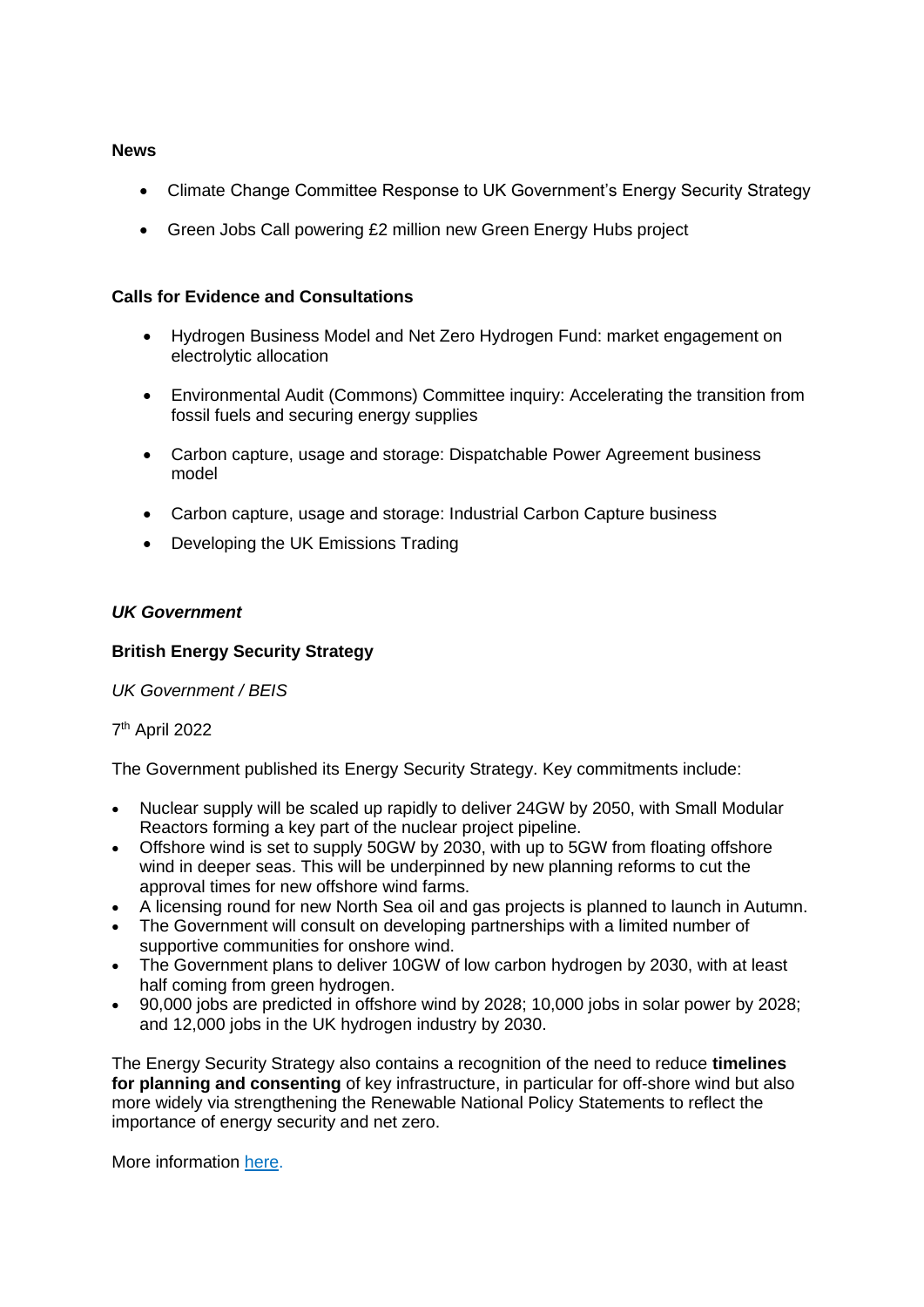**Hydrogen Investor Roadmap announced, including updates on the Net Zero Hydrogen Fund, Low Carbon Hydrogen Business Model and Low Carbon Hydrogen Standard.** 

*BEIS*

8 th April 2022

BEIS published its Hydrogen Investor Roadmap setting out the Government's 2035 delivery plan and highlighting investment opportunities across the hydrogen value chain. The publication also included long-awaited updates on the design of:

- [The Net Zero Hydrogen Fund](https://www.gov.uk/government/consultations/designing-the-net-zero-hydrogen-fund)
- [The Low Carbon Hydrogen Business Model](https://www.gov.uk/government/consultations/design-of-a-business-model-for-low-carbon-hydrogen)
- [Low Carbon Hydrogen Standard](https://www.gov.uk/government/consultations/designing-a-uk-low-carbon-hydrogen-standard)

The Government response to the consultation on a Low Carbon Hydrogen Business Model, which ran from August to October 2021, now also includes the intention include **hydrogen as feedstock** in the business model, which means that feedstock users such as the chemical sector or ammonia production could access subsidised hydrogen. BEIS recognises the benefits of selling low carbon hydrogen to existing carbon intensive hydrogen users (e.g. easy target market, clear carbon reduction benefit) and will further consider whether additional measures are need to address possible risks of overcompensation and causing market distortions.

More information [here.](https://www.gov.uk/government/publications/hydrogen-investor-roadmap-leading-the-way-to-net-zero)

# **BEIS – Carbon Capture, Usage and Storage Announcements**

*BEIS*

8 th April 2022

• **Investor road map.** BEIS published a road map which outlines key opportunities to invest in CCUS in the UK. IDRIC is mentioned as a key existing component of the strategy (p.15). More information [here.](https://www.gov.uk/government/publications/carbon-capture-usage-and-storage-ccus-investor-roadmap)

12th April 2022

- **Dispatchable Power Agreement business model.** BEIS are seeking views on their proposed business model for CCUS as outlined in the Dispatchable Power Agreement. This consultation closes at 11:45pm on 10 June 2022. More information [here.](https://www.gov.uk/government/consultations/carbon-capture-usage-and-storage-ccus-dispatchable-power-agreement-business-model)
- **Industrial Carbon Capture business model.** BEIS are seeking views on their proposed business model for Industrial Carbon Capture. This consultation closes at 11:45pm on 10 June 2022. More information [here.](https://www.gov.uk/government/consultations/carbon-capture-usage-and-storage-ccus-industrial-carbon-capture-business-model)

## **BEIS announces support for high energy users**

*BEIS*

29th April 2022

High energy usage businesses are set to receive further support for electricity costs as the government has confirmed details of the **Energy Intensive Industries (EII) compensation scheme**. The scheme provides businesses with relief for the costs of the UK Emissions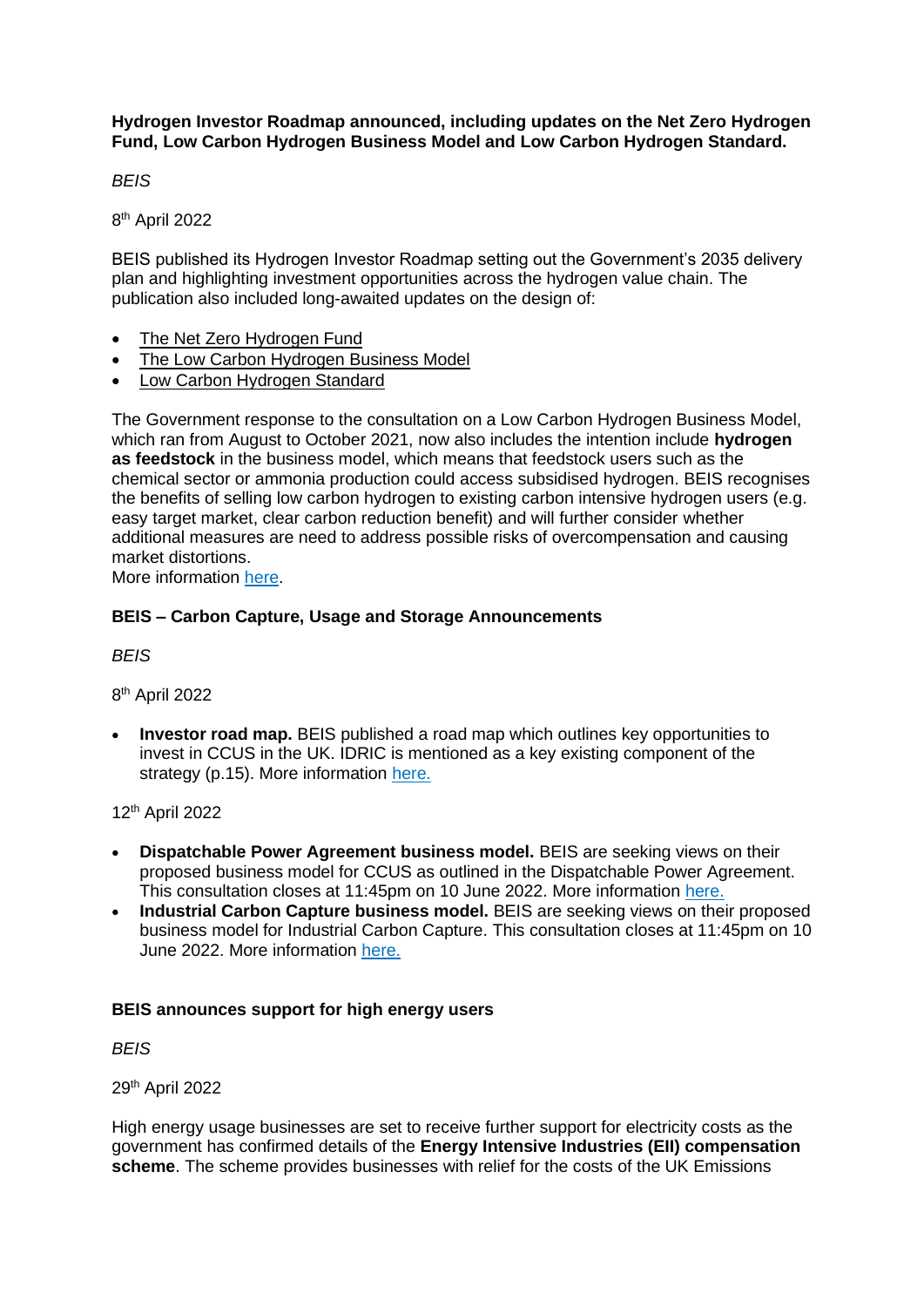Trading Scheme (ETS) and Carbon Price Support mechanism in their electricity bills. More information [here.](https://www.gov.uk/government/news/high-energy-usage-businesses-to-benefit-from-further-government-support)

# **HM Treasury sets up Transition Plan Taskforce to assist corporate climate disclosure**

## *HM Treasury*

# 25th April 2022

The Treasury launched a UK Transition Plan Taskforce (TPT) this week, to develop a 'gold standard' for climate transition plans for UK companies under a new regime aimed at establishing good practice among firms. Chancellor of the Exchequer Rishi Sunak also confirmed that the UK Government has developed a science-based 'gold-standard' verification scheme for the plans, to safeguard against greenwashing. This scheme has been drawn up in collaboration with industry representatives, academics, regulators and civil society groups. The TPT will be led by a steering group of business leaders and will be cochaired by Economic Secretary to the Treasury John Glen, and Aviva's chief executive Amanda Blanc. A supporting group has also been set up, consisting of representatives from the likes of Unilever, NatWest and Orsted. The TPT will develop guidance for financial institutions and listed companies to help create transition plans, with a two-year mandate in place. The TPT will also inform the implementation of the UK's Sustainability Disclosure Requirements. More information [here.](https://www.edie.net/treasury-sets-up-transition-plan-taskforce-to-assist-corporate-climate-disclosure/)

## *Westminster*

# **Inquiry on Technological Innovations and Climate Change: Green Steel [Session 1]**

## *Environmental Audit (Commons) Committee*

# 20th April 2022

The Committee has been conducting an inquiry on green steel, receiving evidence from began its new inquiry on green steel, hosting Frank Aaskov, Energy and Climate Change Policy Manager at UK Steel, Professor David Worsley, Director at Strategic University Steel Technology and Innovation Network, Professor Barbara Rossi, Associate Professor and Tutorial Fellow in Engineering Science, the Sustainable Metal Structures Research Group at University of Oxford, and Ebrahim Takolia, CEO at Green Hydrogen Solutions, as witnesses. Professor Worsley highlighted the opportunities to explore green hydrogen in relation to the net zero transition in South Wales, while Mr Aaskov highlighted novel technologies which are being explored to help the steel sector transition. The witnesses also discussed the potential of hydrogen within the UK economy more generally, while Mr Takolia explored the challenges in relation to the implementation of carbon capture, utilisation and storage technologies.

[Recording](https://parliamentlive.tv/event/index/7740edc0-61f5-4afb-81fd-21b24ab9487b) and [transcript](https://committees.parliament.uk/oralevidence/10109/pdf/) available.

## **Inquiry on Technological Innovations and Climate Change: Green Steel [Session 2]**

## *Environmental Audit (Commons) Committee*

## 27th April 2022

The Committee continued its new inquiry on green steel, taking evidence from Lee Adcock, Environment and Sustainability Director at British Steel, Antonia Grey, Head of Policy and Public Affairs at British Metals Recycling Association, and Ana Musat, Head of Policy at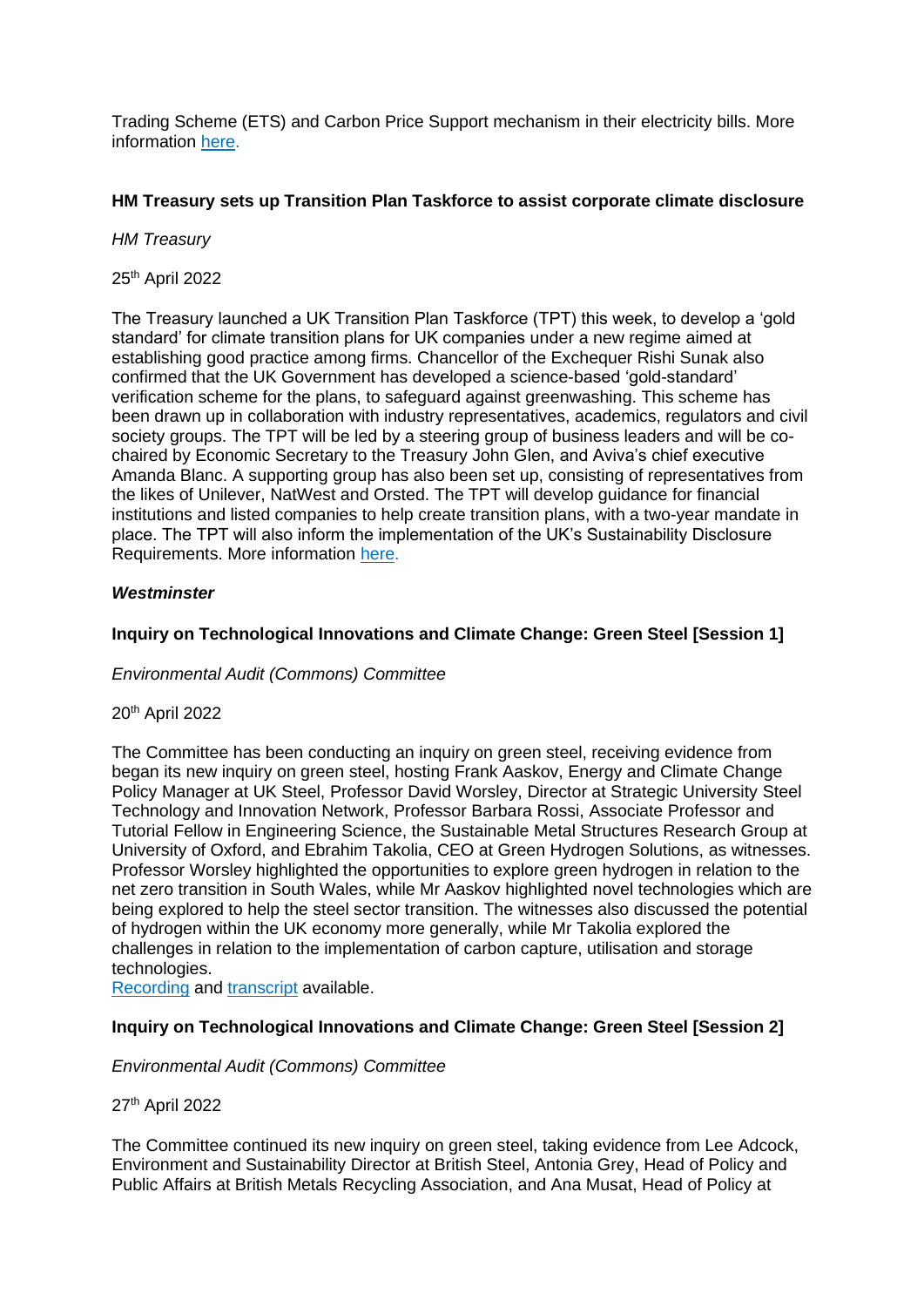Aldersgate Group. The session focused on the acceleration of research into solutions for the industry, including the necessary funding for universities across the UK. The session also explored possible technological solutions that could be used across the steel sector and the role of the UK Government in the transition of the sector.

[Recording](https://parliamentlive.tv/event/index/595742f6-3c32-412b-873f-d5acfe5df760) available.

#### **Net Zero APPG: 2022 Parliamentary Officers confirmed**

27th April 2022

Following an annual general meeting this week, the APPG has re-elected Alex Sobel MP as the Chair. Most remaining members also been re-elected, with the exception of Lord Teverson, Kerry McCarthy MP and Liz Twist MP. Afzal Khan MP (Labour, Manchester, Gorton) Alexander Stafford MP (Conservative, Rother Valley) have been newly elected as members. More information [here.](https://twitter.com/NetZeroAPPG/status/1519356050641666048)

#### **Greening Imports: a UK Carbon Border Approach, Report Published**

#### *Environmental Audit (Commons) Committee*

4 th April 2022

The Committee has published a report on greening imports and the UK's carbon border approach. The report argues that the UK Government should develop plans for a carbon border adjustment mechanism (CBAM) to address carbon leakage. More information [here.](https://committees.parliament.uk/publications/9570/documents/162115/default)

## **Oral evidence session on UK Energy Supply and Investment**

*Economic Affairs (Lords) Committee*

#### 5<sup>th</sup> April 2022

Witnesses in this session included Lord Turner of Ecchinswell, Chair of the Energy and Transitions Commission, Institute for New Economic Thinking (INET), Tom Greatrex, CEO, Nuclear Industry Association and Tom Samson, CEO, Rolls-Royce SMR. Of note, Lord Turner said that the transition to net zero globally would require electrifying as much of the economy as possible and building a zero-carbon electricity system, primarily by using renewables, the cheapest being onshore wind, and extending the life of nuclear power. He said the most important barriers were the pace of planning and permitting of new generation. Turner also said that INET was about to publish a paper on carbon capture which would argue that it was small but vital for the transition to net zero and deserving of Government support. A recording is available [here.](https://parliamentlive.tv/event/index/90d66d62-f539-41ae-8165-65b6628265b2)

# *Scotland* **Business Plan for Unlocking Investment in Scotland's Energy Sector**

*Scottish Government*

14th April 2022

Energy Task Force, a sub-group of the established Scottish Energy Advisory Board, has produced Joint Business Plan for Unlocking Investment in Scotland's Energy Sector. It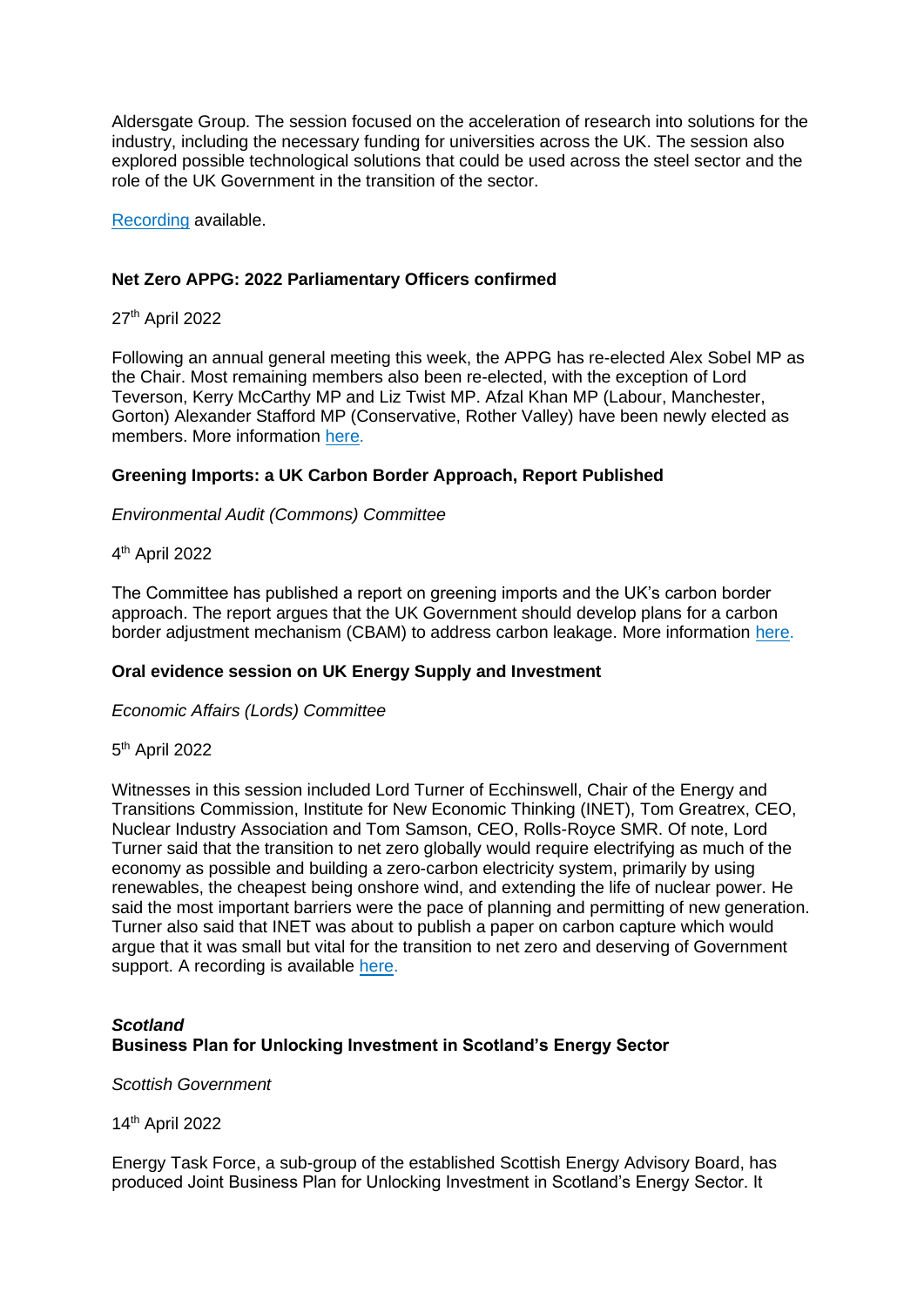focuses on the actions stakeholders need to take in order to attract investment in projects that support net zero, including the decarbonisation of electricity generation, transport, oil and gas transition, infrastructure and technologies such as hydrogen or carbon capture, to generate economic benefit across Scotland and the wider UK over the next few years. More information [here.](https://www.gov.scot/binaries/content/documents/govscot/publications/strategy-plan/2022/04/joint-business-plan-unlocking-investment-scotlands-energy-sector/documents/joint-business-plan-unlocking-investment-scotlands-energy-sector/joint-business-plan-unlocking-investment-scotlands-energy-sector/govscot%3Adocument/joint-business-plan-unlocking-investment-scotlands-energy-sector.pdf)

#### **£5 million to develop carbon dioxide utilisation technology**

*Scottish Government* 

11th April 2022

Administered by Scottish Enterprise and match-funded by industry, the CO2 Utilisation Challenge Fund has been launched to help businesses and organisations develop and commercialise the technology, which involves harnessing and converting CO2 and using it to produce valuable products such as synthetic fuels and proteins for use in aquaculture. More information [here.](https://www.gov.scot/news/gbp-5-million-to-develop-carbon-dioxide-utilisation-technology/)

#### **ScotWind developers set out multi-billion-pound supply chain commitments**

*Crown Estate Scotland*

27th April 2022

Crown Estate Scotland has published Supply Chain Development Statement (SCDS) Outlooks, plans which detail how each of 17 ScotWind applicants could source products, materials, and labour to construct, erect, and service the fixed and floating offshore wind projects. They set out initial commitments across the full life cycle of projects, from development, through to operations & maintenance and the manufacturing and construction phases. Across each of the projects, the plans suggest an average spend of £1.5bn in Scotland. More information [here.](https://www.crownestatescotland.com/news/scotwind-developers-set-out-multi-billion-pound-supply-chain-commitments)

#### **ScotWind clearing process opens**

*Crown Estate Scotland*

26th April 2022

Crown Estate Scotland has opened a clearing round, allowing unsuccessful applicants who met the required standards during the initial round to revise their application for an alternative location. The deadline for applications is 10th May and results will be announced in autumn 2022. More information [here.](https://www.crownestatescotland.com/news/scotwind-clearing-process-opens)

#### *Wales* **Offshore Energy Cluster aims to realise North Wales' low-carbon potential**

*Welsh Government*

20th April 2022

M-SParc has been chosen as the accountable body for the Offshore Energy Alliance (OEA) – a supply chain cluster established to take advantage of the opportunities offered by offshore energy in North Wales. The North Wales coast has been identified as a prime location to take advantage of growing demand for low-carbon energy production and the OEA will ensure that local businesses can make the most of these opportunities. It will help